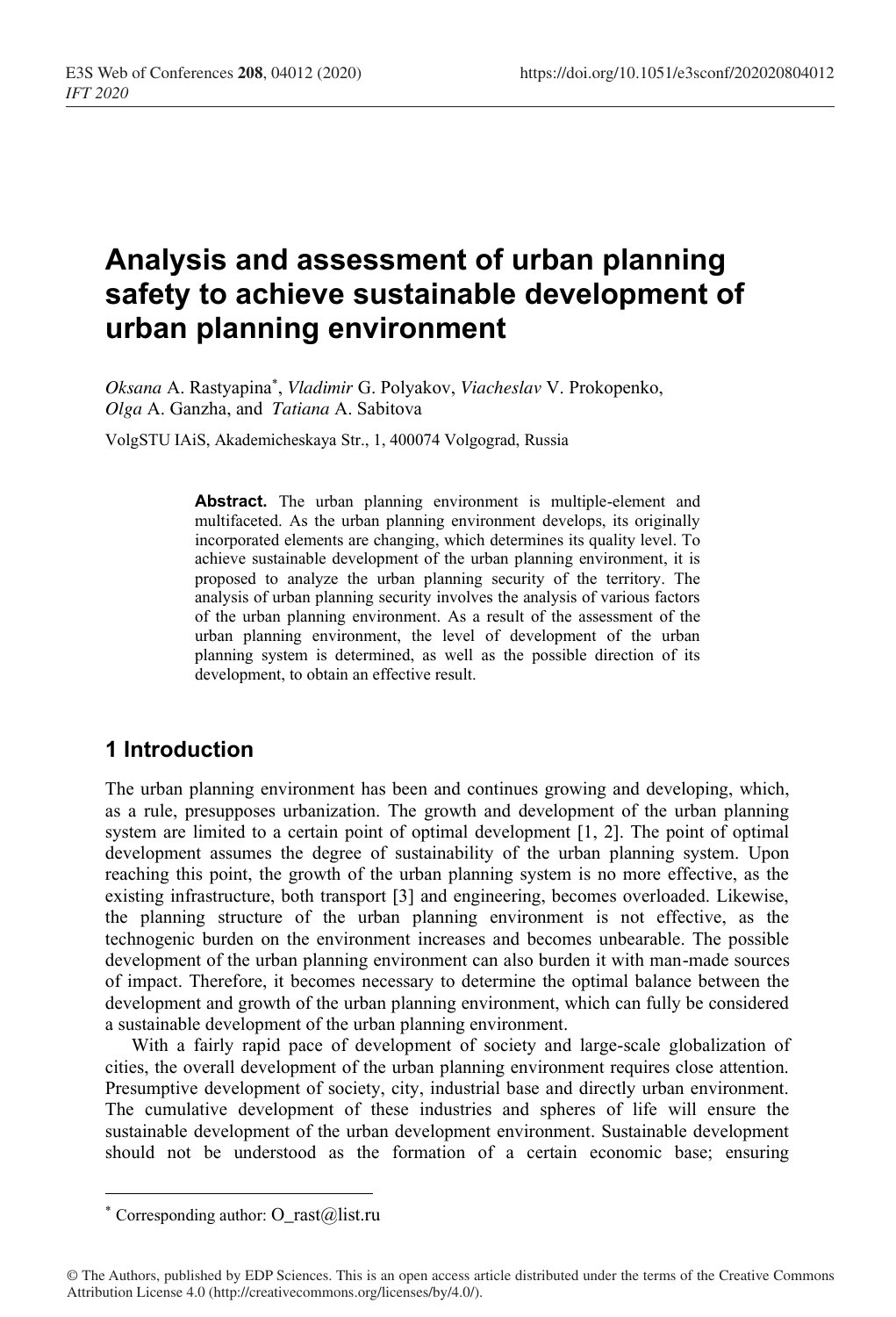sustainability also includes environmental and social factors that determine the quality aspect of the sphere of life. Maintaining a balance between all the components mentioned earlier, as well as the natural environment, presupposes the sustainability of the urban planning system.

The sustainability of the urban planning system implies the formation of a high-quality urban planning environment. The quality of the environment is directly related to the safety of the environment. "Safety" is considered within the framework of A. Maslow's concept as one of the vital human needs. Safety is formed by the primary needs of a person, and accordingly determines the quality of life. The modern urban planning environment presupposes an urbanized environment. A person is exposed to many factors that shape this environment. Realizing the impact of the technogenic environment on a person, it is necessary to make it safe both for a person and for the environment itself. Therefore, the need arose to form the concept of "urban planning safety" [4]. The main task of urban planning safety is the formation of high-quality, favorable living conditions in the territory, which contributes to the achievement of sustainable development of the considered territory.

#### **2 Urban Planning Safety Assessment. Material and Methods**

The concept of urban planning safety was introduced by V.D. Olenkov. [5.6]. The author considers this concept as a state of protection of the population when choosing a construction site. The authors proposed to expand this concept to determine more accurate characteristics of the urban planning environment. Considering that the urban planning environment is quite diverse and can be characterized by architectural and engineering elements, natural and climatic, man-made (anthropogenic, urbanization) and social factors [7], the key directions were set. Within these directions, the degree of urban planning environmental safety can be determined given its operation [8, 9]. Thus, the key directions for assessing urban planning safety are natural factors, architectural, social, technogenic, and urban planning. Each of the directions of factors includes the main groups of indicators, which allow for a more detailed assessment.

Natural factors are geophysical, geological, climatic, and geochemical. These indicators characterize the existing environment the urban planning system operates in. They can be favorable and unfavorable for a sustainable urban planning environment. Architectural indicators imply an analysis of the value, composition, structure, and integrity of the development. Social factors determine, first of all, the living conditions of the population and the efficiency of the urban planning environment in terms of the population. The group of social factors includes statistical data on the socio-economic development of the urban planning environment. Man-made factors are the results of anthropogenic impact on the environment. Analysis of these factors requires assessing the ecological parameters of the urban planning environment. When analyzing urban planning factors, it is necessary to assess the elements of the urban planning environment (infrastructure, functional development and zoning of the territory, landscaping, etc.).

Indicators included in these groups of factors can be divided into regulated and unregulated. Regulated indicators are usually exposed to external factors. The unregulated factors are almost impossible to change. These factors include the natural and climatic features of the analyzed area, making the group of natural indicators. These factors form the peculiarities of the territory exploitation. However, under the influence of technogenic impact, these factors may change.

All factors can be divided into relative and absolute. According to the generally accepted definition, the relative indicators as an assessment are defined descriptively. Otherwise, the absolute indicators are determined numerically. The relative indicators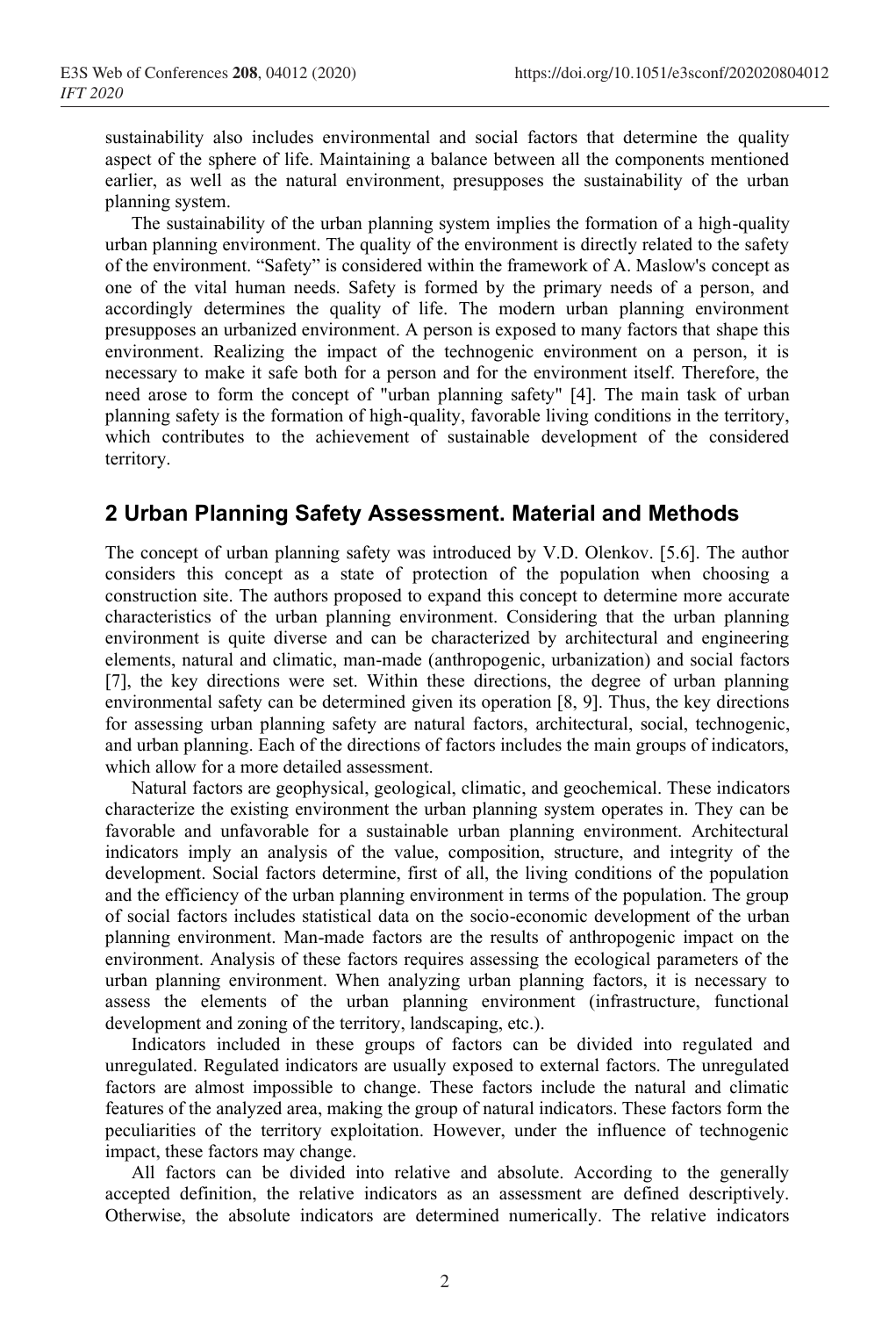should include indicators included in the group of natural. For a preliminary assessment of natural conditions and further detailing of urban planning safety, an urban planning site should be classified into three groups: simple natural conditions - favorable, with a high level of urban planning safety; moderately complex sites- with a relatively low level of urban planning safety, and requiring a detailed study of the natural conditions [10]. Based on a comparison of descriptive characteristics, points are determined, which will then be summed up to assess the overall urban planning safety of the territory.

Assessment of absolute indicators requires analyzing statistical data on all factors included in the group of social and technogenic factors. For a more accurate description, a list of indicators has been determined that must be compared with the average indicator of several urban planning systems. As a result, the resulting coefficient is also summed up in the future to assess the urban planning safety of a separate territory.

The factors of the group of urban planning indicators can also be classified as relative. But to assess these indicators, the qualimetry method is recommended [11-13]. As a result of the assessment of indicators, a coefficient is also determined, which must be summed up in the future to assess urban planning safety.

The resulting comprehensive assessment of urban planning safety, based on the summation of all coefficients by groups, will determine the level of urban planning safety of the territory. A comparison of the levels of urban planning security between territories can determine the ranking of the territory. Accordingly, the higher the score is, the more secure and favorable in terms of living conditions the area and the higher the level of the quality of life within this area are.

## **3 Urban Planning Safety Analysis**

Thus, the presented analysis of the factors that form the urban planning safety of the territory, as well as the methods for assessing these factors, made it possible to determine the urban planning safety assessment order (Figure 1).



**Fig. 1.** Stages of urban planning safety assessment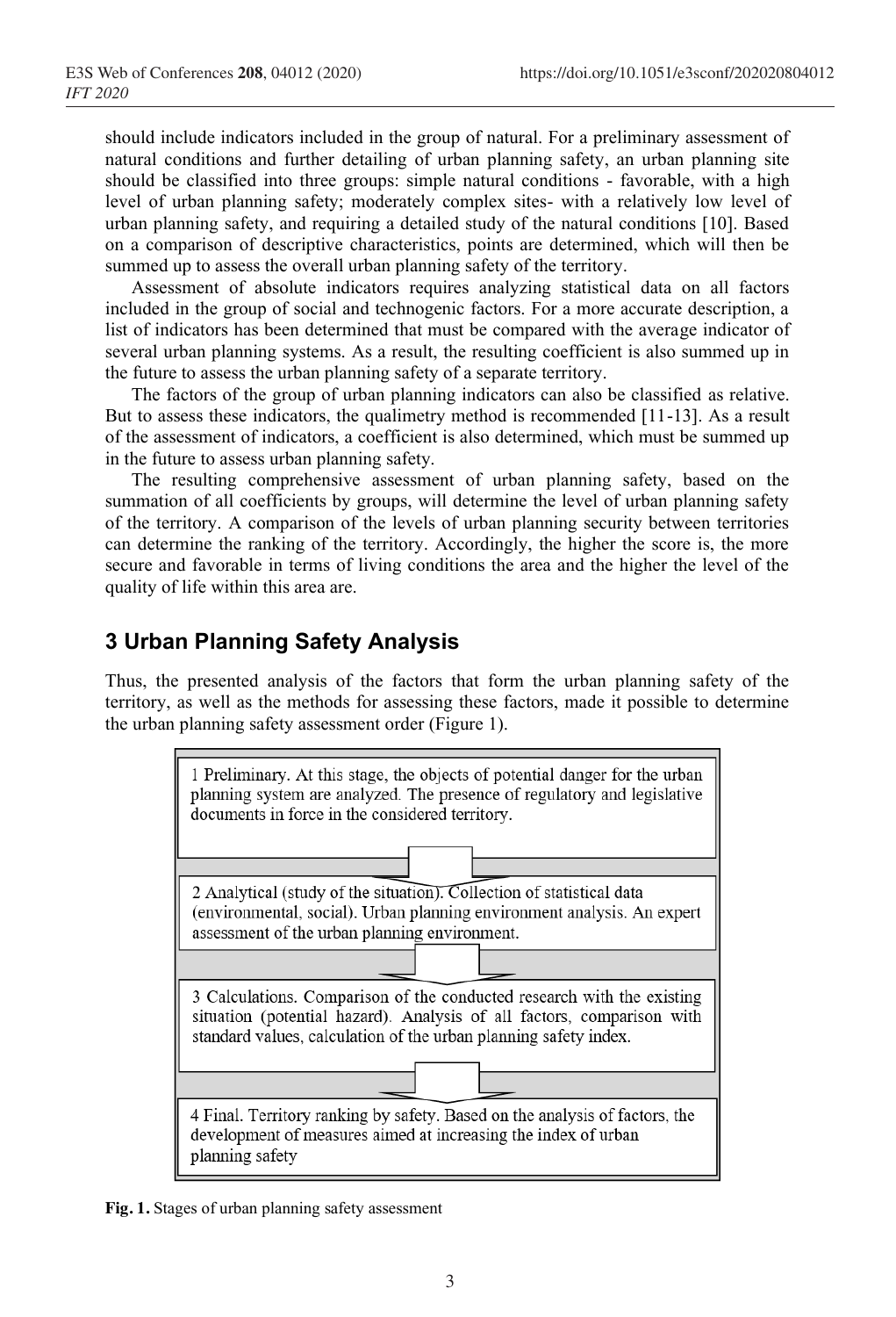The presented assessment of urban planning safety should provide conclusions about the level of safety and favorable urban planning environment. Accordingly, the higher the level of urban planning security is, the more steadily the urban planning environment develops. Considering the presented methods for assessing urban planning security and further analysis of indicators, we can determine the weak points of the urban planning environment and then develop measures aimed at increasing the efficiency of specific areas and characteristics of the urban planning environment.

## **4 Conclusion**

The concept of sustainable development in the modern world is usually determined by the quality of the urban planning environment. Another no less important element that characterizes the quality of the urban planning environment and determines its sustainability in development is the formation of safe living conditions. This article proposes a definition of urban planning safety. To assess urban planning safety, an analysis of the urban planning environment forming directions is proposed. Such key directions are natural factors, architectural, social, technogenic, and urban planning. Each of them consists of groups and subgroups of indicators. Such classification ensures a more detailed analysis of the urban planning environment and a more accurate assessment of urban planning safety.

Assessment of urban planning safety provides a comprehensive assessment of the urban planning environment. It uses both relative and absolute indicators. At the same time, a ranking scale has been defined for them. For example, for natural factors, a ranking scale has been drawn up in terms of the ease of construction and further development of the territory. Also, qualimetry is used to calculate architectural and urban planning factors. The rest of the factors are assessed based on comparison with the average. Average should be assigned based on the scale of the assessment, and depending on the federal classification of the urban planning environment (district, region, city/settlement). The results of the assessment allow for further analysis of all the factors that form urban planning security and determine the necessary elements of the urban planning environment that should be improved. Thus, assessing the urban planning security of the environment will not only assess the degree of favorableness of the territory but also determine its ranking position, which can further affect its investment attractiveness. The developed methods of improving the urban planning safety of the territory will make it possible to determine the further direction of its effective development, which, as a result, will contribute to the sustainable development of the urban planning environment.

#### **References**

- 1. A. Khakee, Omega*,* **19(5),** 459 (1991)
- 2. V.I. Krushlinskii, *The city, nature, and society. Interaction problems* (2017)
- 3. J. Nowakowska-Grunt, V. Chlad, Transp. Res. Pr.*,* **39**, 341 (2019)
- 4. O.A. Rastiapina, In. Bul. VolgSASU, **1-2,** 5 (2016)
- 5. V.D. Olenkov, *Urban planning safety,* 104 (2007)
- 6. V.D. Olenkov, D.S. Popov, Bul. SUSU, **22**, 60 (2007)
- 7. D.A. Varganovskaia, Bul. MITU MASI, **2**, 17 (2018)
- 8. O.A. Rastyapina, N.V. Korosteleva, Proc. Eng.*,* **150**, 2042 (2016)
- 9. H. Guo, L. Cheng, S. Li, H. Lin, Proc. Saf. and Env. Prot., **143**, 361 (2020)